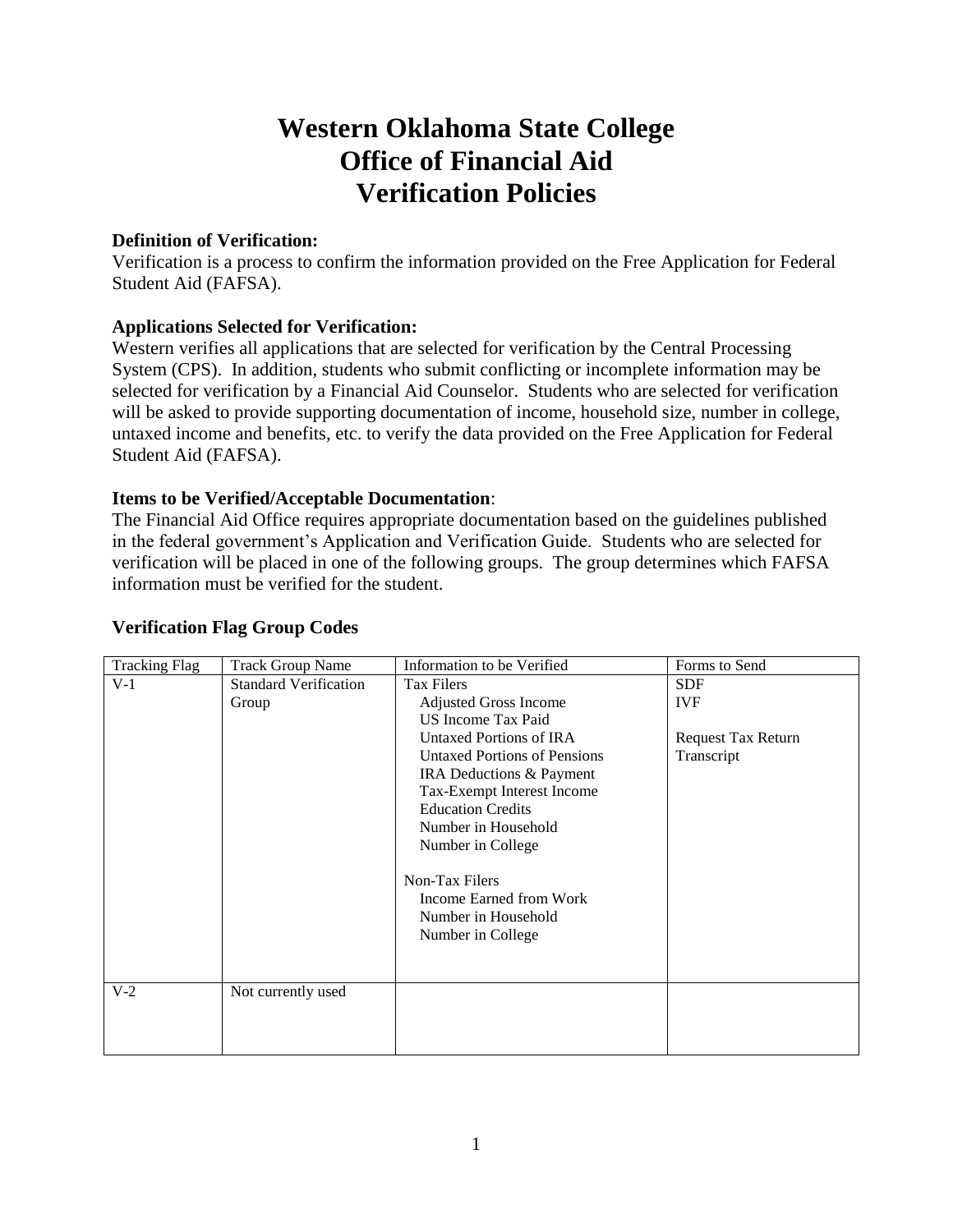| $V-3$ | Not currently used                                            |                                                                                                                                                                                                                                                                                                                                                                                                                                                         |                                                                                             |
|-------|---------------------------------------------------------------|---------------------------------------------------------------------------------------------------------------------------------------------------------------------------------------------------------------------------------------------------------------------------------------------------------------------------------------------------------------------------------------------------------------------------------------------------------|---------------------------------------------------------------------------------------------|
| $V-4$ | <b>Custom Verification</b><br>Group<br>No Tax Return Required | <b>High School Completion Status</b><br>Identity/Statement of Ed Purpose                                                                                                                                                                                                                                                                                                                                                                                | <b>SDF</b><br><b>ID/ED</b> statement form                                                   |
| $V-5$ | <b>Aggregate Verification</b><br>Group                        | <b>High School Completion Status</b><br>Identity/Statement of Ed Purpose<br><b>Tax Filers</b><br><b>Adjusted Gross Income</b><br><b>US</b> Income Tax Paid<br>Untaxed Portions of IRA<br><b>Untaxed Portions of Pensions</b><br>IRA Deductions & Payment<br>Tax-Exempt Interest Income<br><b>Education Credits</b><br>Number in Household<br>Number in College<br>Non-Tax Filers<br>Income Earned from Work<br>Number in Household<br>Number in College | <b>SDF</b><br><b>IVF</b><br>Request Tax Return<br>Transcript<br><b>ID/ED</b> statement form |

## **Special Circumstances**

Recalculation Request - Students requesting that unusual circumstances be considered (professional judgment) must complete verification, before any type of professional judgment will be considered. Students who were not selected by CPS will be selected by Western before a recalculation will be considered. Forms for recalculation are available from the financial aid office.

## **IRS Data Retrieval Tool:**

- Available when completing the FAFSA at [www.fafsa.gov.](http://www.fafsa.gov/) Eligible parents and students may use this tool to transfer tax data from the IRS to the FAFSA (will need to have a FSA ID created for the parent).
- Applicants who use the IRS Data Retrieval tool must not change the data transferred from the IRS.

#### **IRS Data Retrieval Tool may not be available if:**

- Marital status has changed since filing the return.
- If the parents or student is married but filed tax returns separately (i.e. "married filing separately" or "head of household").
- If an amended tax return was filed.
- If the student or parent has been a victim of identity theft.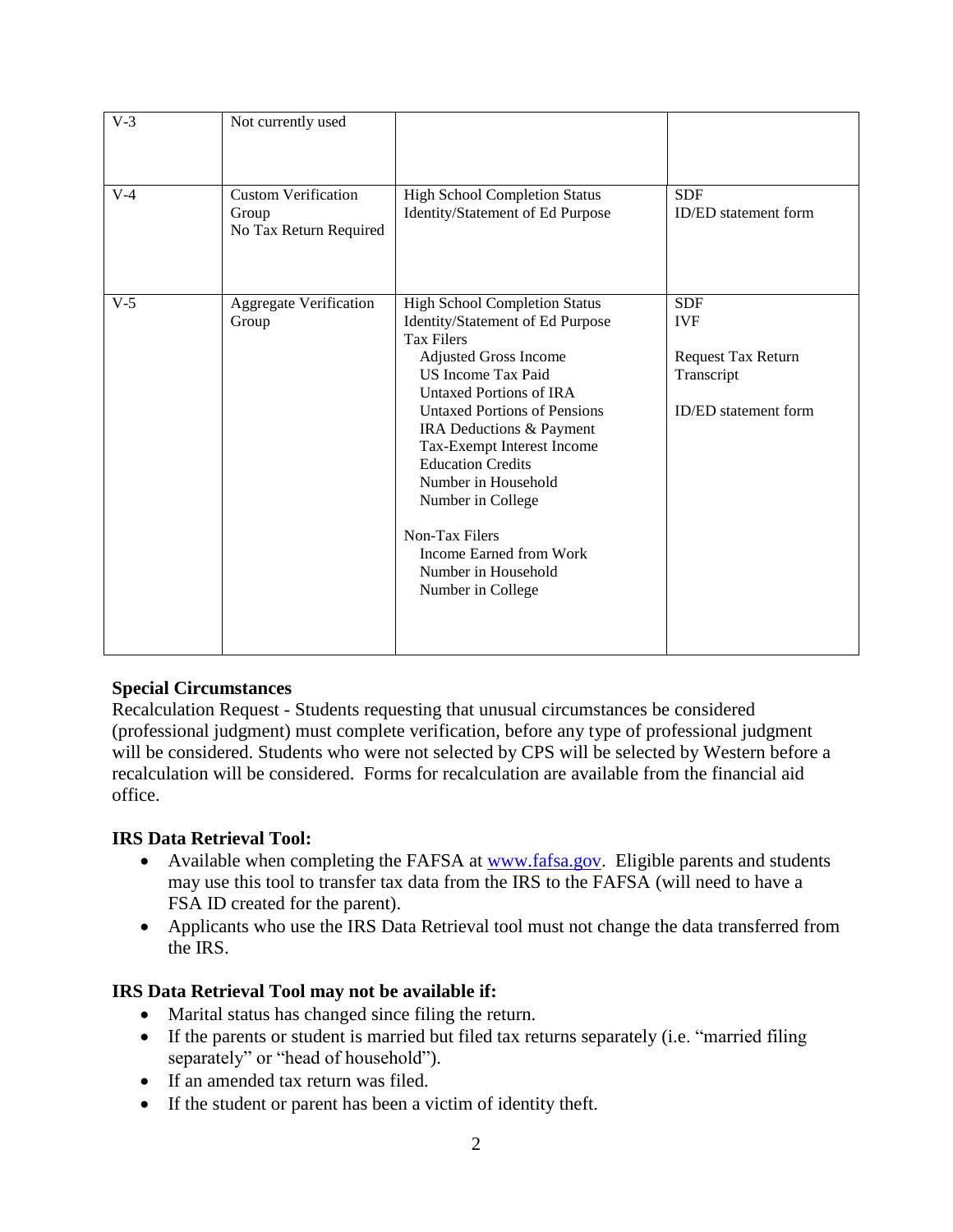- If the home address on the FAFSA does not match the address on the tax return.
- $\bullet$  It's been less than 3 weeks since filing electronically or 11 weeks of mailing the return.

#### **Federal Tax Return Transcripts**: **2019-2020**

- If your file is selected for verification in the 2019-2020 award year, the Financial Aid Office can use either a signed copy of your 2017 Federal Tax Return and W-2s or the Federal Tax Return Transcript.
- Applicants unable to use the IRS Data Retrieval tool or who change the data transferred may obtain an IRS Tax Return Transcript at [www.irs.gov](http://www.irs.gov/) or by calling the IRS at 1-800- 908-9946.
- If your marital status has changed after filing the tax return, you filed an amended tax return, filed for extension, or are unable to obtain an IRS Tax Return Transcript due to identity theft, contact the Financial Aid Office for more information.
- Independent students or parents of dependent students who did not file a tax return must provide a verification letter from the IRS saying they did not file for the tax year requested.

# **2020-2021**

- If your file is selected for verification in the 2020-2021 award year, the Financial Aid Office can use either a signed copy of your 2018 Federal Tax Return and W-2s or the Federal Tax Return Transcript.
- Applicants unable to use the IRS Data Retrieval tool or who change the data transferred may obtain an IRS Tax Return Transcript at [www.irs.gov](http://www.irs.gov/) or by calling the IRS at 1-800- 908-9946.
- If your marital status has changed after filing the tax return, you filed an amended tax return, filed for extension, or are unable to obtain an IRS Tax Return Transcript due to identity theft, contact the Financial Aid Office for more information.
- Independent students or parents of dependent students who did not file a tax return must provide a verification letter from the IRS saying they did not file for the tax year requested.

# **Financial Aid Office processes**:

- 1. Beginning in approximately December before each new award year, Western will draw down FAFSA data from the federal government several times a week.
- 2. Normally, The Financial Aid Office sends an Information Request Letter to all applicants within 2 to 3 days of receiving ISIR information confirming we have received their FAFSA and requesting initial documents needed to complete the file.
- 3. The federal government has customized the verification process and different documents will be required for different verification categories.
- 4. Forms are mailed to the student or may be downloaded from Western's financial aid webpage [\(https://www.wosc.edu/index.php?page=Financial-Assistance\)](https://www.wosc.edu/index.php?page=Financial-Assistance).
- 5. Applicants should submit all requested documents as soon as possible after receiving the Information Request Letter to avoid delays in processing their aid. All documents must be returned before the students last day of enrollment.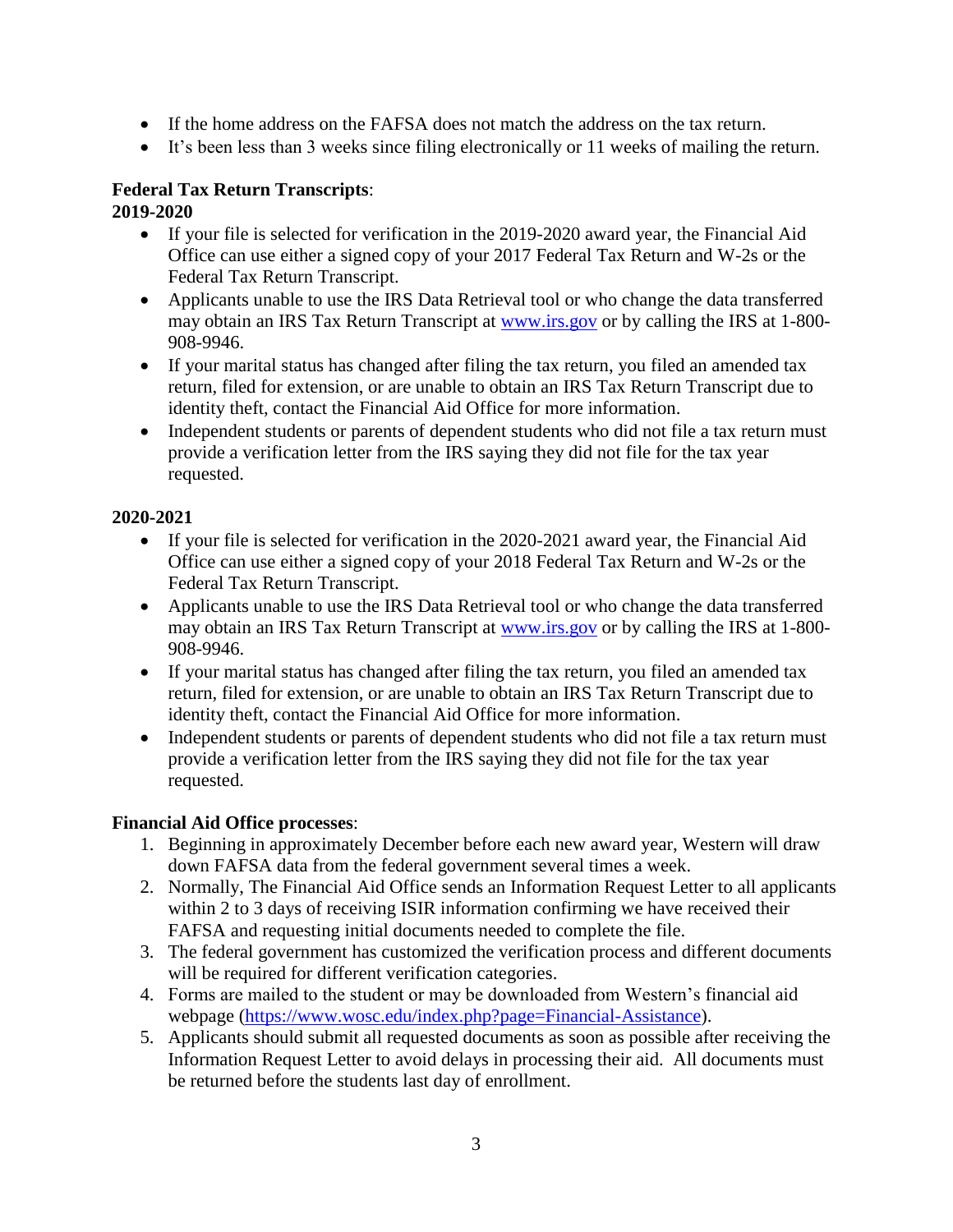- 6. When the applicant has submitted all requested documents, the Financial Aid Counselor will complete the verification process. At that time, the Counselor may request additional documentation to clear up any conflicting or inconsistent information. The review process usually occurs within two to three weeks of receipt of the final documentation.
- 7. Corrections are required if the information indicated on the submitted documents does not match the FAFSA data. The Financial Aid Counselor will submit corrections on the student's behalf by sending them electronically to the U. S. Department of Education system. Generally, the corrected data is processed within 72 hours after the corrected data is submitted. After receiving the corrections electronically, if all documentation has been submitted and all eligibility criteria have been met, the Financial Aid Counselor will forward the file to the Director or Assistant Director of Financial Aid for packaging.
- 8. The Director or Assistant Director will package the student's aid and an award letter will be mailed. Students may also view their aid via Campus Connect by logging in with their student id and password.
- 9. Should a student's EFC change and/or their Title IV aid amounts change, a new award letter will be sent to notify the student.

# **Deadlines**:

Students selected for verification must submit required paperwork as quickly as possible to avoid delays in processing aid.

## **2019-2020 Deadlines**

- **Federal Deadline** The 2019-2020 FAFSA is still available and online applications must be submitted by midnight Central Time, June 30, 2020. Any corrections or updates must be submitted by midnight Central Time, September 19, 2020.
- Western must receive a valid FAFSA (ISIR) from the government's processor while the stude`nt is still enrolled and eligible for payment, but not later than September 19, 2020 for the 2019-2020 award year.
- Students selected for verification by the federal government or by the school must have verification documents and a valid FAFSA (ISIR) no later than 120 days after the last day of enrollment or September 19, 2020, whichever is earlier.
- Student loans may not be certified after the last date of the loan period.
- If a student is selected for verification after aid has been awarded and disbursed, the student must complete the verification process within the same timeframe in order to remain eligible. Failure to complete verification or if the verification does not justify aid already disbursed, the student is responsible for repaying all aid he/she is not eligible for.
- Western does not package aid or mail award letters until all verification has been completed.
- **State Deadline** Oklahoma (OTAG) As soon as possible after October 1, 2018. Awards made until funds are depleted.
- **College Deadline** WOSC Scholarships for 2019-2020 are due March 1, 2019.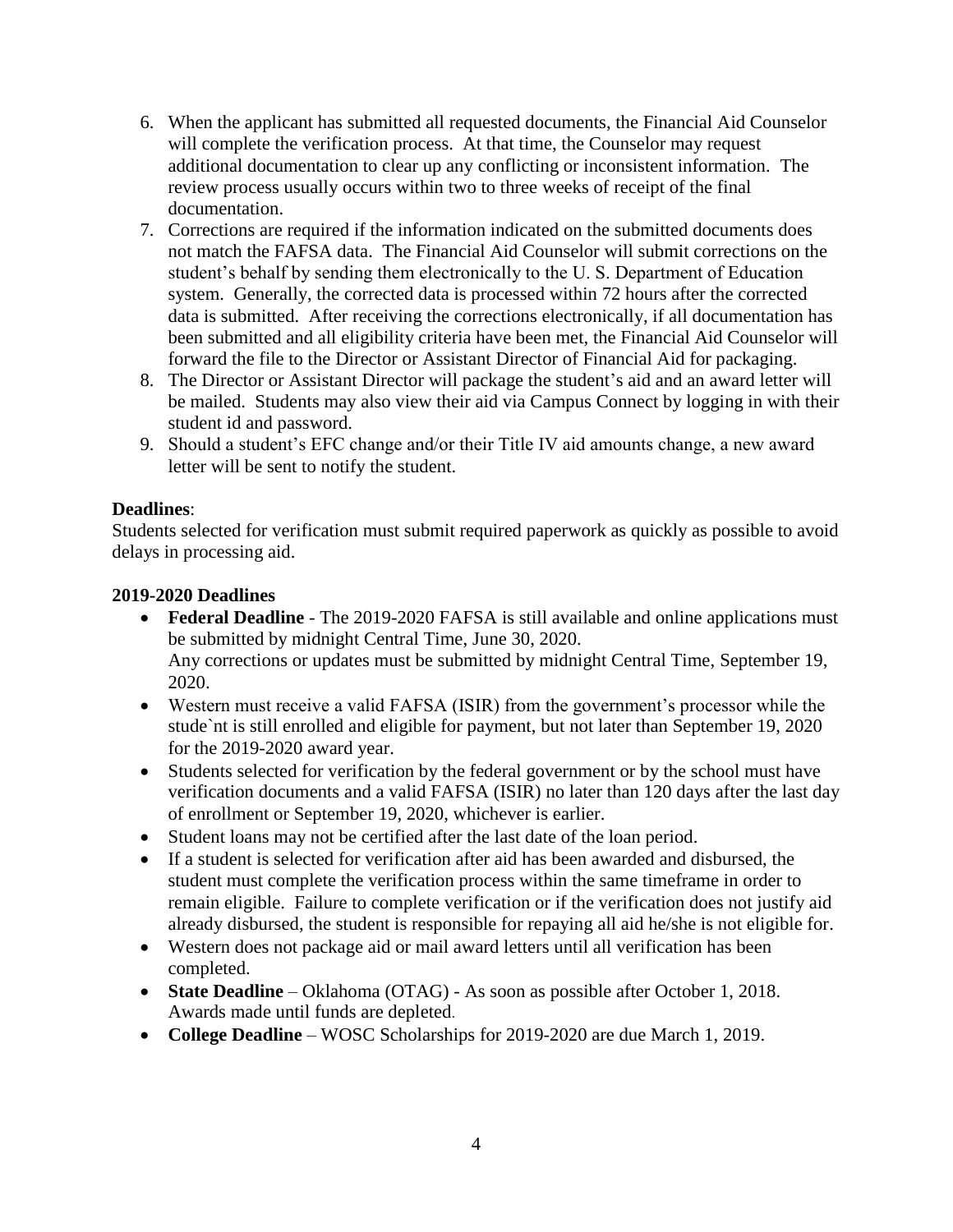## **2020-2021 Deadlines**

- **Federal Deadline** The 2020-2021 FAFSA became available October 1, 2019 and the federal government's processor must receive the 2020-2021 FAFSA by June 30, 2021. Any corrections or updates must be submitted by midnight Central Time, September 14, 2021.
- Western must receive a valid FAFSA (ISIR) from the government's processor while the student is still enrolled and eligible for payment, but not later than September 14, 2021 for the 2020-2021 award year.
- Students selected for verification by the federal government or by the school must have verification documents and a valid FAFSA (ISIR) no later than 120 days after the last day of enrollment or September 14, 2021, whichever is earlier.
- Student loans may not be certified after the last date of the loan period.
- If a student is selected for verification after aid has been awarded and disbursed, the student must complete the verification process within the same timeframe in order to remain eligible. Failure to complete verification or if the verification does not justify aid already disbursed, the student is responsible for repaying all aid he/she is not eligible for.
- Western does not package aid or mail award letters until all verification has been completed.
- **State Deadline** Oklahoma (OTAG) As soon as possible after October 1, 2017 Awards made until funds are depleted.
- **College Deadline** WOSC Scholarships for 2020-2021 are due March 2, 2020.

# **Consequences for failing to submit documents in time:**

- The application cannot be processed and federal aid will not be awarded.
- The student will be responsible for paying his/her tuition, fees, and other institutional charges out of pocket.
- The semester and/or academic year ending with the student having an outstanding balance with the college. This would prevent the student from enrolling in future semesters, receiving grades, obtaining a transcript, etc.

# **Inspector General Notification**:

Western refers to the Office of Inspector General for investigation cases as follows:

- After conducting the review of an application, the college has credible information indicating that an applicant may have engaged in fraud or other criminal misconduct in connection with the aid application. The type of information that an institution must refer is that which is relevant to the eligibility of the applicant for Title IV, HEA program assistance, or the amount of the assistance. Examples of this type of information are:
	- $\triangleright$  False claims of independent student status;
	- $\triangleright$  False claims of citizenship;
	- $\triangleright$  Use of false identities:
	- $\triangleright$  Forgery of signatures or certifications; and
	- $\triangleright$  False statements of income
- Any credible information indicating that any employee, third-party servicer, or other agent of the college that acts in a capacity that involves the administration of the Title IV, HEA programs, or the receipt of funds under those programs, may have engaged in fraud,